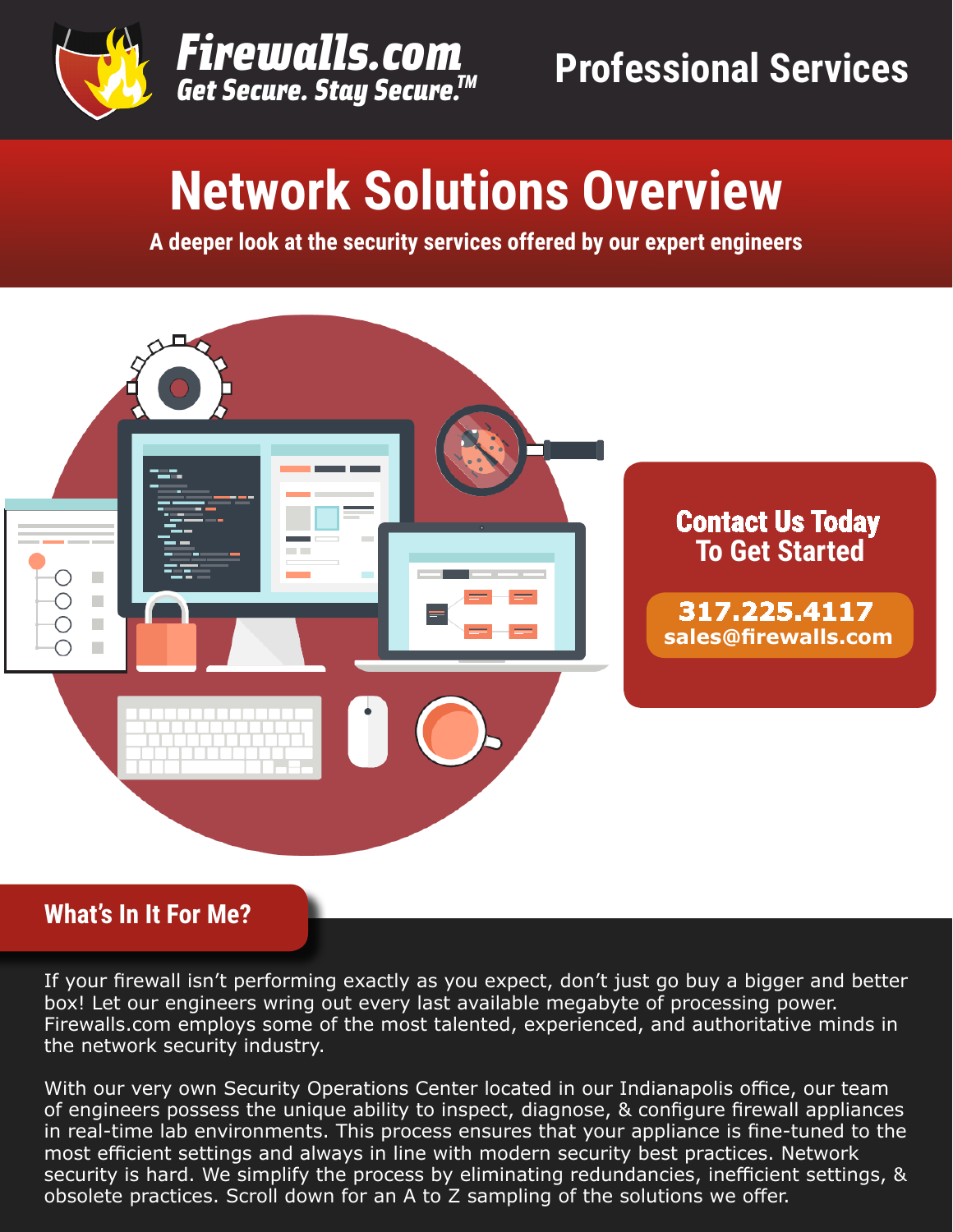#### **Access Control Lists**

Capitalize on infrastructure and bring identity to the forefront to gain control of information exposed and traversing the network by utilizing hardened access controls. Permit, deny, and prioritize network functions and reduce user risk by controlling who has access to what, when they can access it, and where that access may originate from. Safeguard your data by implementing granular control of users and groups.

By taking advantage of pre-defined blacklists and whitelists, your network starts with a strong foundation of access controls upon which you can build the granular rules and exemptions unique to your network. Meet regulatory compliance requirements by limiting access to sensitive data, functions, & applications.

#### **Active Directory Integration with Single Sign-On**

Greater control over the users operating on your network lightens the load of network administrators. Instead of being tied to a single machine, Single Sign-On lets a user's identity transfer from device to device, simplifying the process of user audits and activity tracking.

If an infection should occur, Single Sign-On can save you time as you work to detect, locate, and quarantine the threat. Root Cause Analysis is a breeze, allowing administrators to see exactly where, when, and why a breach occured. Make a commitment to user accountability with Single Sign-On.

#### **Content Filtering**

Tired of seeing Facebook, YouTube, Twitter, and other time-wasting websites in your workplace? Content filtering gives you granular control over the websites that your users can access. By restricting users and groups to only the types of websites necessary or their role, you eliminate the risk of inappropriate and unproductive web usage.

Organizations are often unaware that they may be held liable for any illegal activities that take place on their network. By deploying a smart Content Filtering strategy, organizations demonstrate a best-faith effort to prevent such illicit usage of company resources. Content Filtering services are common requirements for regulatory compliance.

#### **DPI/SSL & CA Certificate Deployment**

With over 60% of web traffic hiding behind encryption, implementing Deep Packet Inspection is crucial to analyze encrypted data. Our engineers assist with deployment of appliance certificates that allow for SSL scanning on Edge, Internet Explorer, and Google Chrome. Please note, this service is currently only available for Windows OS users.

Deploying advanced certificates is a notoriously time-consuming process that is often better left in the hands of experts. Let our engineers authenticate and secure your website with DPI/SSL so that your appliance scans even encrypted traffic for the latest advanced security threats.

### **Email Security**

**Features of Managed Services** use as leverage for further attacks. Quarantine and detonate suspicious payloads before they can impact Your inbox represents one of the most common routes of infection on company networks. If you have been the target of phishing, spearphishing, whaling, or any other form of social engineering, then you understand just how clever and manipulative this branch of cyber crime has become. Our engineers review cipher settings and POP3/IMAP/SMTP protocols so that your mailbox won't leak like a sieve. Your firewall can scan both inbound and outbound traffic, looking for clues of any sensitive information such as credit card data, social security numbers, or personally identifying information that hackers can your network!

### **Enterprise Wireless**

Wireless networks present more complicated security challenges than their hardwired counterparts, especially in a large-scale, enterprise setting. Yet WiFi is vital to doing business. So your enterprise must not only connect but also protect the systems, mainframes, computers, smartphones, tablets, IoT devices, and more.

Our certified engineers can assist you in setting up your enterprise wireless network to keep it (and all its associated devices) running smoothly. This includes heat mapping using the best tools to ensure you have the right number of access points placed in the right spots to serve your organization's needs. And of course, we do security too, so you can count on a safe, secure WiFi network in expert hands.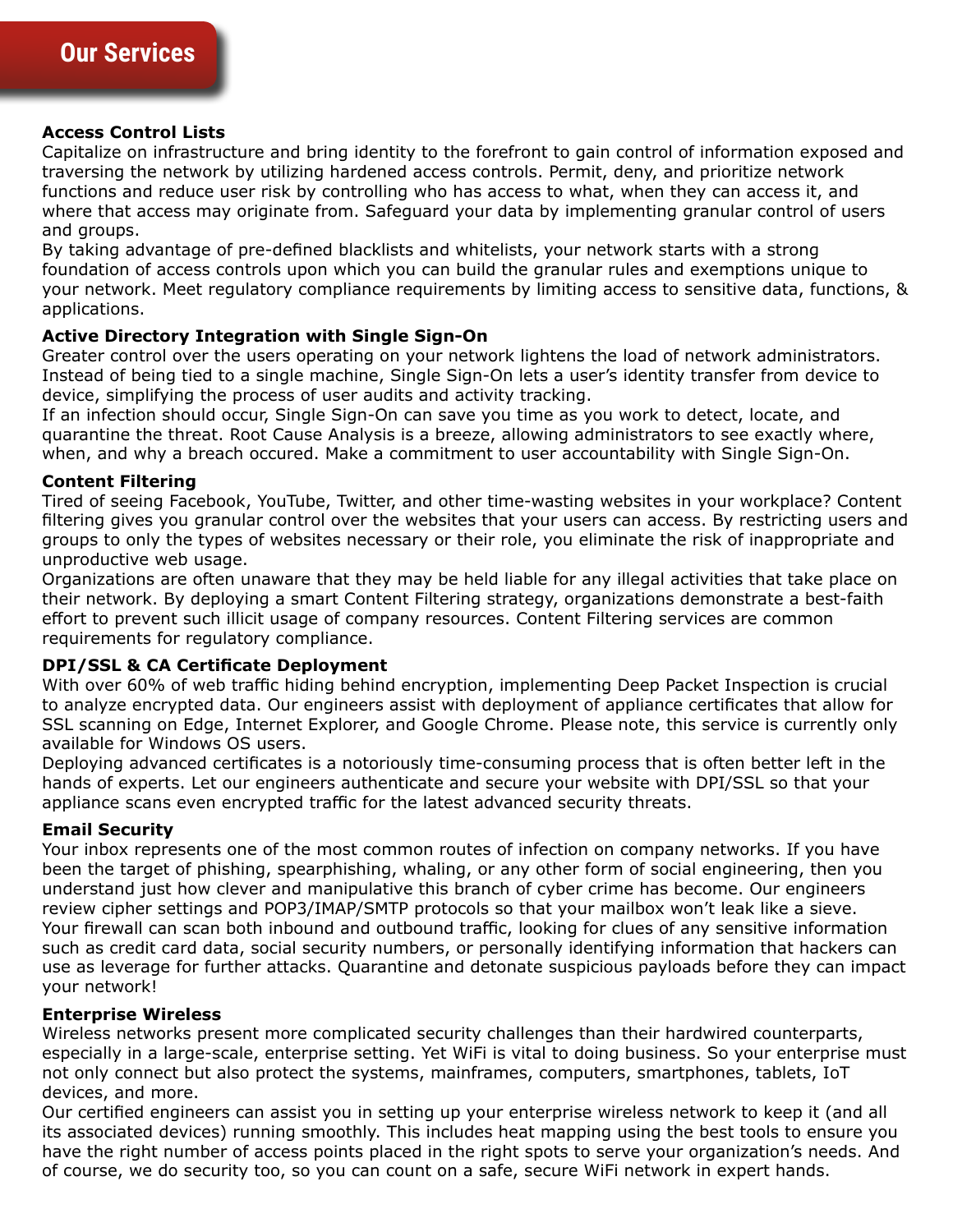#### **Firewall Health Check**

The threat landscape is always changing. With ransomware-as-a-service and malware cocktails resulting in an endless stream of never-before-seen threats, a strong security posture is a dynamic one. The days of "set it and forget it" security have passed and staying at the forefront of cybersecurity means staying on your toes with frequent updates, policy changes, and growth of standard operating procedures. Our engineers ensure your network is up to date with the most advanced security best practices by reviewing your firewall policies, configurations, cipher settings, user groups, and more. We have been configuring firewalls for over two decades, so if there is any room for improvement in your security, we will uncover it and share real, actionable recommendations to increase performance and strengthen your network.

#### **Gateway to Gateway VPN Tunnel**

Branch locations need to be securely networked, just as if their users were down the hall. Did you know, you can accomplish transparent, secured communication between locations without the expense and IT overhead of MPLS.

Our engineers can configure up to two IPSec or SSL VPN Site-to-Site Tunnels with several options designed to meet your organization's needs. And it doesn't stop there. We'll also conduct remote testing and troubleshooting to ensure your tunnel is running smoothly.

#### **High Availability**

What plan does your organization have in place in the event of a firewall hardware malfunction? If you're not utilizing a High Availability-enabled setup, you will likely eat the cost of extended network downtime. Employing an identical hardware appliance with synchronized configurations behind your network means that if the primary appliance fails, you have backup!

High Availability grants 24x7 access to data and ensures productivity doesn't grind to a halt in the case of malfunction or disaster. Our engineers synchronize settings across primary and HA units then configure your backup appliance in-line with your firewall, building failsafes into your network.

#### **Hosted Email Security**

Hosted email offers businesses the chance to use their own domain as an email address without the potential hassle and cost of running their own email servers. Sounds good, right? The problem is, not all hosted email services are created equal. POP3 is different than SMTP, and different services offer different levels of security. Since emails are often threat vector number one for data breaches, you won't want to take chances. Let our engineers ensure your email setup is second-to-none in network security.

#### **Infrastructure as a Service (IaaS)**

When equipment and personnel costs make network management difficult for businesses to handle, the solution often lies in the cloud. Infrastructure as a Service (IaaS) allows businesses to leave the servers, storage, networking, and virtualization to be handled offsite.

IaaS not only saves on hardware and maintenance costs, it's scalable for any size need your organization has, and it still allows you full control over your applications, operating systems, and other infrastructure. And you only pay for the resources you need.

#### **Mobile Device Management (MDM)**

means mobile devices like smartphones and tablets likely make up a good portion of your network<br>endpoints Let's face it, we live in a mobile world, complete with mobile workplaces and mobile employees. That endpoints.

And many times, these devices belong to the employee, rather than the business. Managing these devices within your network can be a unique challenge, but our engineers are ready to take it on for you, implementing mobile device management tools to monitor and secure the devices using your network.

#### **Network Mapping**

To ensure your network is operating to its fullest capabilities, you need a complete understanding of all the devices that make it up. In today's complex modern networks, that is no small task. Discover all your devices, and how they are linked through network mapping.

While there are tools that help automate and integrate the device discovery and mapping processes, you'll want an expert to help you set up your network maps, keep them updating automatically, and provide you with an understanding of the process and its outputs.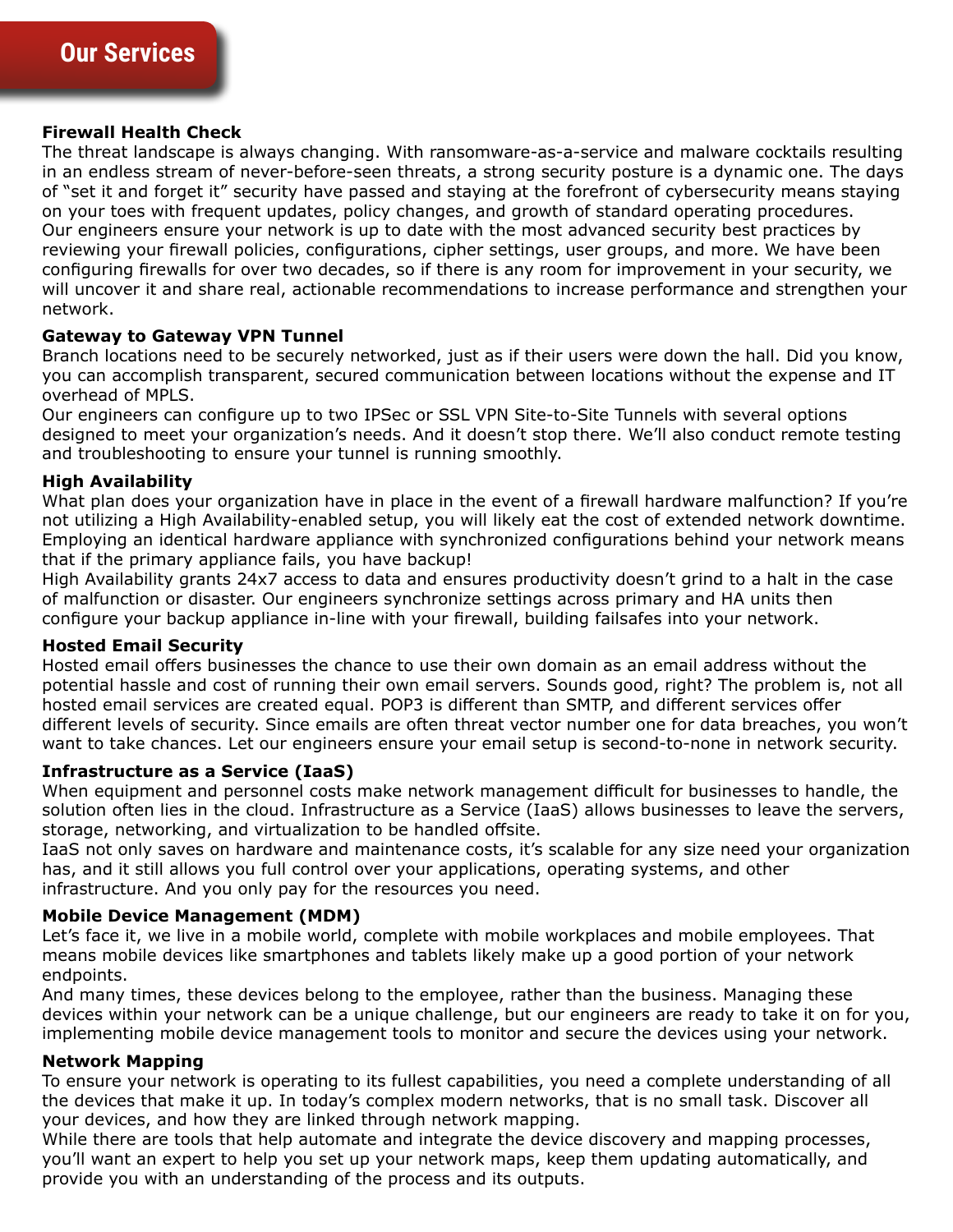#### **Office 365 Migration Services**

Moving your organization to Office 365 can change the way you manage your software and reinvent your infrastructure. This cloud-based approach can let you scale-back on server usage and change the way your IT department operates. You'll also be privy to all the regular updates Microsoft provides and have access to the many collaborative options offered by Office 365.

But whether you've been using traditional Office software or another solution, the switch doesn't happen at the snap of a finger. Trust our engineers to help you every step of the way, guiding you through the process of preparing for the migration, the move itself, and how to fully implement Office 365 in your organization.

#### **Remote Access VPN**

With an increasingly mobile workforce, you need to ensure your employees can securely logon to your network wherever they are. That means secure remote access via VPN, and our engineers are here to help. They'll configure up to two profiles/access groups with either SSL or IPSec settings. The configuration also includes access controls to help you further safeguard your data.

#### **Remote Monitoring & Management (RMM)**

Many organizations struggle with the problem of too much to do, and too few people (or too little time) to do it. Even those with IT staff know that bigger picture projects often get stymied by the day-to-day grind of troubleshooting network issues.

With remote monitoring & management, you can turn the task of keeping tabs on your network over to our experts. They'll be alerted to any issues with your network including the devices on it, and be able to respond quickly to address them. You can be assured your network is in good hands, and it's one less thing to do for you or your staff.

#### **SD-WAN**

Need a Wide Area Network (WAN) without the rigid structure and expense of MPLS? SD-WAN is the way to go. With SD-WAN, you can increase the performance of your network by ensuring traffic is routed on the path with the most efficiency. If one point fails, unlike MPLS, it seamlessly moves on to the next. Our engineers can get you started identifying applications, configuring IPSec VPNs, setting Dynamic App Failover. And once it's setup, your admins will be able to make adjustments on the fly.

#### **Security Information and Event Management (SIEM)**

Security starts with situational awareness. You don't want to be caught unaware of what's happening on your network. SIEM helps fill the information void, providing real-time collection and analysis of log and event data to help you monitor threats and the responses to them - also reporting on security incidents and providing alerts to unusual activity.

Integrating SIEM will get you this level of monitoring throughout your network, including computers, firewalls, applications and more. This not only helps with your organization's security, but for tracking that you're meeting compliance mandates as well. Our engineers can help you get SIEM setup and keep close tabs on your network so you know nothing will slip by.

#### **TMG Migration**

your organization is vulnerable to the latest threats - and has been for awhile.<br>The good news is, you have other virtual ontions available to get your network Many organizations adopted Microsoft Forefront Threat Management Gateway (TMG) as a comprehensive security solution. But TMG is EOS (end-of-support) now, meaning if it's still a keystone of your network,

The good news is, you have other virtual options available to get your network protected again, and even better than before. Products available now do everything TMG did, while also adding more, stronger protection and being easier to use. Trust our certified experts to get your network migrated from TMG to your new virtual security solution.

#### **Two-Factor Authentication (2FA)**

With the ever-evolving online threat environment, one of the prime targets for hackers is a user's login information. To help with memorization, many still use simple passwords that are easy to crack. And online scams can skim passwords from phony sign-on pages.

Guard against a single password failure compromising your security by implementing two-factor authentication (2FA). This means not only a password, but another credential must be entered before a login can occur. Our experts can help you add the extra layer of security to your network with 2FA.